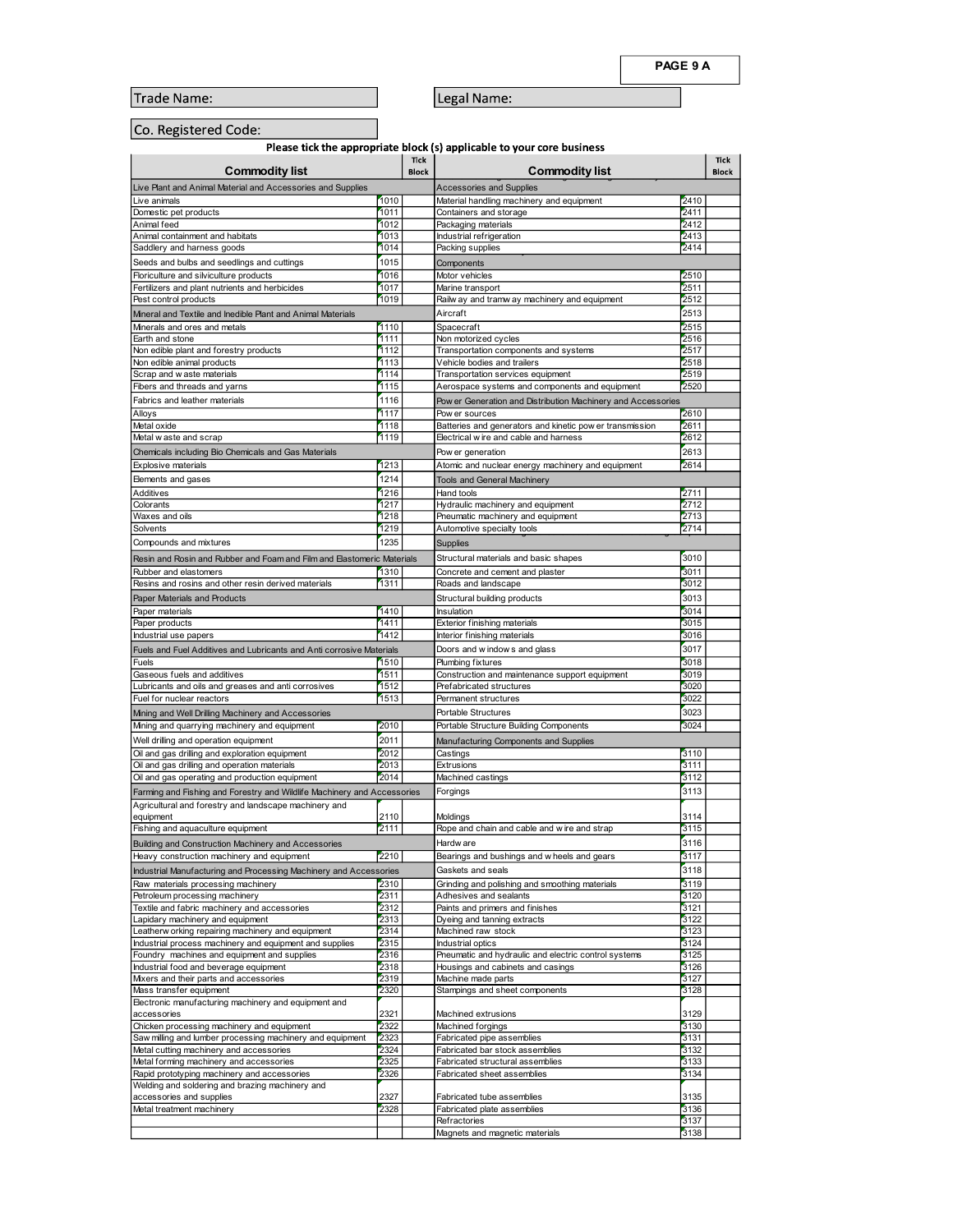|                                                                                                                   |              |                      |                                                                                                    | PAGE 9 B     |                             |
|-------------------------------------------------------------------------------------------------------------------|--------------|----------------------|----------------------------------------------------------------------------------------------------|--------------|-----------------------------|
| <b>Commodity list</b>                                                                                             |              | Tick<br><b>Block</b> | <b>Commodity list</b>                                                                              |              | <b>Tick</b><br><b>Block</b> |
| Electronic Components and Supplies                                                                                |              |                      | Sports and Recreational Equipment and Supplies and Accessories                                     |              |                             |
| Printed circuits and integrated circuits and microassemblies<br>Discrete semiconductor devices                    | 3210<br>3211 |                      | Collectibles and aw ards<br>Camping and outdoor equipment and accessories                          | 4910<br>4912 |                             |
| Passive discrete components<br>Electronic hardw are and component parts and accessories                           | 3212<br>3213 |                      | Fishing and hunting equipment<br>Watersports equipment                                             | 4913<br>4914 |                             |
| Electron tube devices and accessories                                                                             | 3214         |                      | Winter sports equipment                                                                            | 4915         |                             |
| Automation control devices and components and accessories 3215                                                    |              |                      | Field and court sports equipment                                                                   | 4916         |                             |
| Supplies<br>Lamps and lightbulbs and lamp components                                                              | 3910         |                      | Gymnastics and boxing equipment<br>Target and table games and equipment                            | 4917<br>4918 |                             |
| Lighting Fixtures and Accessories<br>Electrical equipment and components and supplies                             | 3911<br>3912 |                      | Fitness equipment<br>Other sports                                                                  | 4920<br>4921 |                             |
| Electrical wire management devices and accessories and                                                            | 3913         |                      |                                                                                                    | 4922         |                             |
| supplies                                                                                                          |              |                      | Sports equipment and accessories<br>Recreation and playground and sw imming and spa equipment      | 4924         |                             |
| Distribution and Conditioning Systems and Equipment and Components<br>Heating and ventilation and air circulation | 4010         |                      | and supplies<br>Food Beverage and Tobacco Products                                                 |              |                             |
| Fluid and gas distribution<br>Industrial pumps and compressors                                                    | 4014<br>4015 |                      | Fruits and vegetables and nuts and seeds<br>Meat and poultry products                              | 5010<br>5011 |                             |
| Industrial filtering and purification                                                                             | 4016         |                      | Seafood                                                                                            | 5012<br>5013 |                             |
| Laboratory and Measuring and Observing and Testing Equipment<br>Laboratory and scientific equipment               | 4110         |                      | Dairy products and eggs<br>Edible oils and fats                                                    | 5015         |                             |
| Measuring and observing and testing instruments                                                                   | 4111         |                      | Chocolate and sugars and sweeteners and confectionary<br>products                                  | 5016         |                             |
| Laboratory supplies and fixtures<br>Medical Equipment and Accessories and Supplies                                | 4112         |                      | Seasonings and preservatives<br>Bread and bakery products                                          | 5017<br>5018 |                             |
| Veterinary equipment and supplies<br>Medical apparel and textiles                                                 | 4212<br>4213 |                      | Prepared and preserved foods<br>Beverages                                                          | 5019<br>5020 |                             |
| Patient care and treatment products and supplies<br>Dental equipment and supplies                                 | 4214<br>4215 |                      | Tobacco and smoking products and substitutes<br>Cereal and pulse products                          | 5021<br>5022 |                             |
| Dialysis equipment and supplies                                                                                   | 4216         |                      | Drugs and Pharmaceutical Products                                                                  |              |                             |
| Emergency and field medical services products<br>Patient exam and monitoring products                             | 4217<br>4218 |                      | Anti infective drugs<br>Antineoplastic agents                                                      | 5110<br>5111 |                             |
| Medical facility products<br>Medical diagnostic imaging and nuclear medicine products                             | 4219<br>4220 |                      | Cardiovascular drugs<br>Hematolic drugs                                                            | 5112<br>5113 |                             |
| Independent living aids for the physically challenged                                                             | 4221         |                      | Central nervous system drugs                                                                       | 5114         |                             |
| Intravenous and arterial administration products<br>Clinical nutrition                                            | 4222<br>4223 |                      | Autonomic nervous system drugs<br>Drugs affecting the respiratory tract                            | 5115<br>5116 |                             |
| Orthopedic and prosthetic and sports medicine products                                                            | 4224         |                      | Drugs affecting the gastrointestinal system                                                        | 5117         |                             |
| Physical and occupational therapy and rehabilitation products<br>Postmortem and mortuary equipment and supplies   | 4225<br>4226 |                      | Hormones and hormone antagonists<br>Agents affecting water and electrolytes                        | 5118<br>5119 |                             |
| Respiratory and anesthesia and resuscitation products<br>Medical sterilization products                           | 4227<br>4228 |                      | Immunomodulating drugs<br>Miscellaneous drug categories                                            | 5120<br>5121 |                             |
| Surgical products<br>Medical training and education supplies                                                      | 4229<br>4230 |                      | Drugs affecting the ears, eye, nose and skin<br>Veterinary nutritional supplement                  | 5124<br>5125 |                             |
| Wound care products                                                                                               | 4231         |                      | Domestic Appliances and Supplies and Consumer Electronic Products                                  |              |                             |
| Information Technology Broadcasting and Telecommunications<br>Communications Devices and Accessories              | 4319         |                      | Floor coverings<br>Bedclothes and table and kitchen linen and tow els                              | 5210<br>5212 |                             |
| Components for information technology or broadcasting or<br>telecommunications                                    | 4320         |                      | Window treatments                                                                                  | 5213         |                             |
| Computer Equipment and Accessories<br>Data Voice or Multimedia Netw ork Equipment or Platforms and                | 4321         |                      | Domestic appliances                                                                                | 5214         |                             |
| Accessories<br>Softw are                                                                                          | 4322<br>4323 |                      | Domestic kitchenw are<br>Consumer electronics                                                      | 5215<br>5216 |                             |
| Office Equipment and Accessories and Supplies                                                                     |              |                      | Domestic w all treatments                                                                          | 5217         |                             |
| Office machines and their supplies and accessories<br>Office and desk accessories                                 | 4410<br>4411 |                      | Apparel and Luggage and Personal Care Products<br>Clothing                                         | 5310         |                             |
| Office supplies                                                                                                   | 4412         |                      | Footw ear                                                                                          | 5311         |                             |
| Printing and Photographic and Audio and Visual Equipment and Supplies<br>Printing and publishing equipment        | 4510         |                      | Luggage and handbags and packs and cases<br>Personal care products                                 | 5312<br>5313 |                             |
| Audio and visual presentation and composing equipment<br>Photographic or filming or video equipment               | 4511<br>4512 |                      | Sew ing supplies and accessories<br>Timepieces and Jew elry and Gemstone Products                  | 5314         |                             |
| Photographic and recording media                                                                                  | 4513<br>4514 |                      | Jew elry                                                                                           | 5410<br>5411 |                             |
| Photographic filmmaking supplies<br>Defense and Law Enforcement and Security and Safety Equipment and             |              |                      | Timepieces                                                                                         |              |                             |
| Supplies<br>Light w eapons and ammunition                                                                         | 4610         |                      | Gemstones<br><b>Published Products</b>                                                             | 5412         |                             |
| Conventional w ar w eapons                                                                                        | 4611         |                      | Printed media                                                                                      | 5510         |                             |
| <b>Missiles</b><br>Rockets and subsystems                                                                         | 4612<br>4613 |                      | Electronic reference material<br>Signage and accessories                                           | 5511<br>5512 |                             |
| Launchers<br>Law enforcement                                                                                      | 4614<br>4615 |                      | Furniture and Furnishings<br>Accommodation furniture                                               | 5610         |                             |
| Public safety and control                                                                                         | 4616         |                      | Commercial and industrial furniture<br>Classroom and instructional and institutional furniture and | 5611         |                             |
|                                                                                                                   | 4617         |                      | fixtures                                                                                           | 5612<br>5613 |                             |
| Security surveillance and detection<br>Personal safety and protection                                             | 4618         |                      | Merchandising furniture and accessories                                                            |              |                             |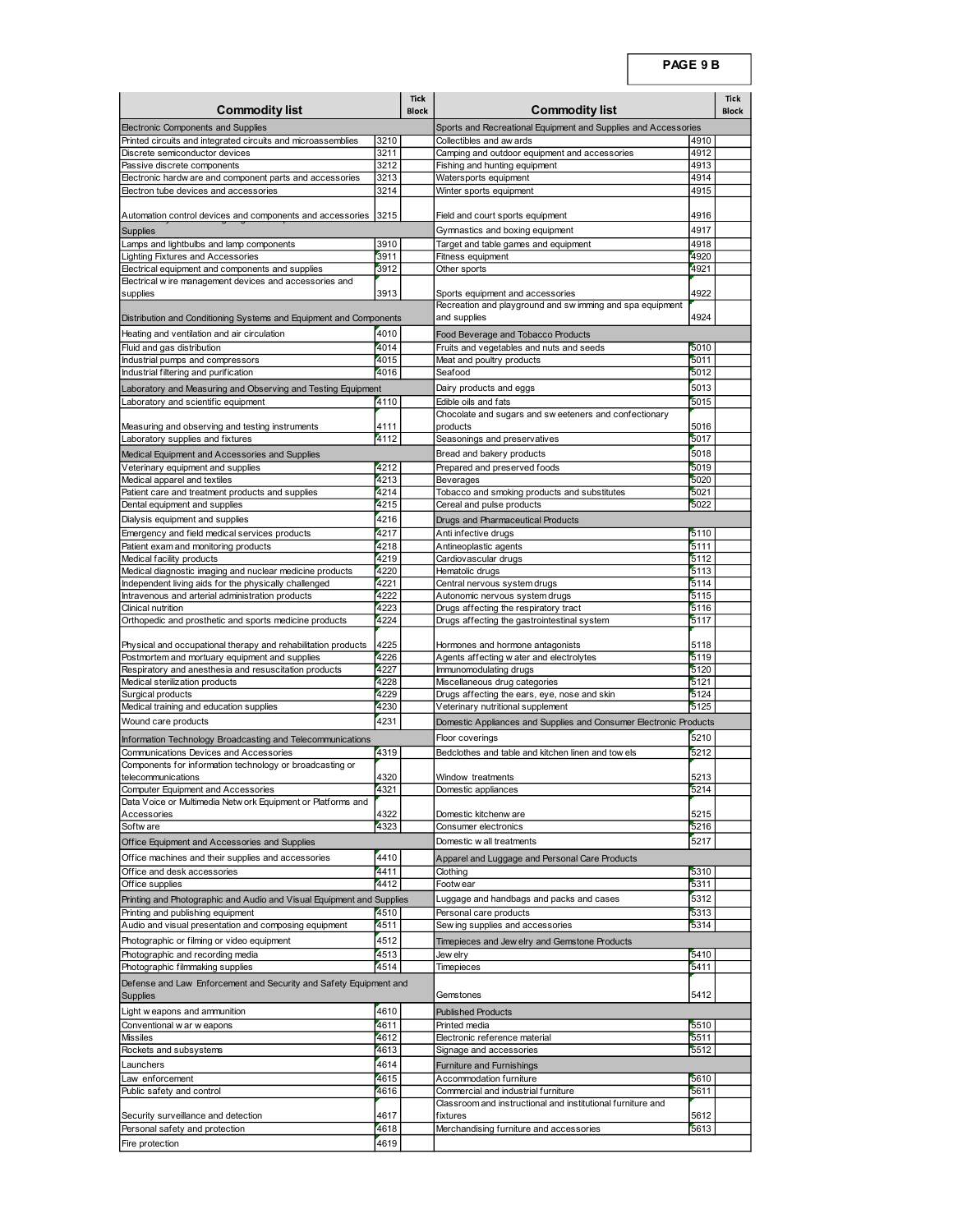|                                                                                                                    |              | Tick         |                                                                                               | PAGE 9 C     | Tick  |
|--------------------------------------------------------------------------------------------------------------------|--------------|--------------|-----------------------------------------------------------------------------------------------|--------------|-------|
| <b>Commodity list</b><br><b>Cleaning Equipment and Supplies</b>                                                    |              | <b>Block</b> | <b>Commodity list</b><br>Educational Equipment and Materials and Accessories and Supplies     |              | Block |
| Water and w astew ater treatment supply and disposal                                                               | 4710         |              | Developmental and professional teaching aids and materials<br>and accessories and supplies    | 6010         |       |
| Industrial laundry and dry cleaning equipment<br>Janitorial equipment                                              | 4711<br>4712 |              | Classroom decoratives and supplies<br>Arts and crafts equipment and accessories and supplies  | 6011<br>6012 |       |
| Cleaning and janitorial supplies                                                                                   | 4713         |              | Musical Instruments and parts and accessories<br>Toys and games                               | 6013<br>6014 |       |
| Service Industry Machinery and Equipment and Supplies<br>Institutional food services equipment                     | 4810         |              | Editorial and Design and Graphic and Fine Art Services<br>Advertising                         | 8210         |       |
| Vending machines<br>Gambling or w agering equipment                                                                | 4811<br>4812 |              | Writing and translations<br>Reproduction services                                             | 8211<br>8212 |       |
| Farming and Fishing and Forestry and Wildlife Contracting Services<br>Fisheries and aquaculture                    | 7010         |              | Photographic services<br>Graphic design                                                       | 8213<br>8214 |       |
| Horticulture<br>Livestock services                                                                                 | 7011<br>7012 |              | Professional artists and performers<br>Public Utilities and Public Sector Related Services    | 8215         |       |
| Land and soil preparation and management and protection<br>Crop production and management and protection           | 7013<br>7014 |              | Utilities<br>Telecommunications media services                                                | 8310<br>8311 |       |
| Forestry<br>Wildlife and flora                                                                                     | 7015<br>7016 |              | Information services<br><b>Financial and Insurance Services</b>                               | 8312         |       |
| Water resources development and oversight                                                                          | 7017         |              | Development finance                                                                           | 8410<br>8411 |       |
| Mining and oil and gas services<br>Mining services<br>Oil and gas exploration services                             | 7110         |              | Accounting and auditing<br>Banking and investment                                             | 8412         |       |
| Well drilling and construction services                                                                            | 7111<br>7112 |              | Insurance and retirement services<br>Credit agencies                                          | 8413<br>8414 |       |
| Oil and gas extraction and production enhancement services<br>Oil and gas restoration and reclamation services     | 7113<br>7114 |              | <b>Healthcare Services</b><br>Comprehensive health services                                   | 8510         |       |
| Oil and gas data management and processing services<br>Oil and gas w ell project management services               | 7115<br>7116 |              | Disease prevention and control<br>Medical practice                                            | 8511<br>8512 |       |
| Building and Construction and Maintenance Services<br>Building construction and support and maintenance and repair |              |              | Medical science research and experimentation                                                  | 8513         |       |
| services<br>General building construction                                                                          | 7210<br>7213 |              | Alternative and holistic medicine<br>Food and nutrition services                              | 8514<br>8515 |       |
| Industrial Production and Manufacturing Services                                                                   |              |              | Medical Surgical Equipment Maintenance Refurbishment and<br>Repair Services                   | 8516         |       |
| Plastic and chemical industries<br>Wood and paper industries                                                       | 7310<br>7311 |              | <b>Education and Training Services</b><br>Vocational training                                 | 8610         |       |
| Metal and mineral industries<br>Food and beverage industries                                                       | 7312<br>7313 |              | Alternative educational systems<br>Educational institutions                                   | 8611<br>8612 |       |
| Fibers and textiles and fabric industries<br>Manufacturing support services                                        | 7314<br>7315 |              | Specialized educational services<br><b>Educational facilities</b>                             | 8613<br>8614 |       |
| Machinery and transport equipment manufacture<br>Manufacture of electrical goods and precision instruments         | 7316<br>7317 |              | Travel and Food and Lodging and Entertainment Services<br>Restaurants and catering            | 9010         |       |
| Machining and processing services<br><b>Industrial Cleaning Services</b>                                           | 7318         |              | Hotels and lodging and meeting facilities<br>Travel facilitation                              | 9011<br>9012 |       |
| Decontamination services<br>Cleaning and janitorial services                                                       | 7610<br>7611 |              | Performing arts<br>Commercial sports                                                          | 9013<br>9014 |       |
| Refuse disposal and treatment<br>Toxic and hazardous w aste cleanup                                                | 7612<br>7613 |              | <b>Entertainment services</b><br>Personal and Domestic Services                               | 9015         |       |
| <b>Environmental Services</b>                                                                                      |              |              | Personal appearance                                                                           | 9110         |       |
| Environmental management                                                                                           | 7710         |              | Domestic and personal assistance<br>National Defense and Public Order and Security and Safety | 9111         |       |
| Environmental protection<br>Pollution tracking and monitoring and rehabilitation                                   | 7711<br>7712 |              | Services<br>Public order and safety                                                           | 9210         |       |
| Pollutants tracking and monitoring and rehabilitation services<br>Transportation and Storage and Mail Services     | 7713         |              | Military services and national defense<br>Security and personal safety                        | 9211<br>9212 |       |
| Mail and cargo transport<br>Passenger transport                                                                    | 7810<br>7811 |              | Politics and Civic Affairs Services<br>Political systems and institutions                     | 9310         |       |
| Material packing and handling<br>Storage                                                                           | 7812<br>7813 |              | Socio political conditions<br>International relations                                         | 9311<br>9312 |       |
| Transport operations<br>Transportation repair or maintenance services                                              | 7814<br>7818 |              | Humanitarian aid and relief<br>Community and social services                                  | 9313<br>9314 |       |
| Management and Business Professionals and Administrative Services<br>Management advisory services                  | 8010         |              | Public administration and finance services<br>Taxation                                        | 9315<br>9316 |       |
| Human resources services<br>Legal services                                                                         | 8011<br>8012 |              | Trade policy and regulation<br>Organizations and Clubs                                        | 9317         |       |
| Real estate services<br>Marketing and distribution                                                                 | 8013<br>8014 |              | Work related organizations<br>Religious organizations                                         | 9410<br>9411 |       |
| Trade policy and services<br>Business administration services                                                      | 8015<br>8016 |              | Clubs<br>Civic organizations and associations and movements                                   | 9412<br>9413 |       |
| Engineering and Research and Technology Based Services<br>Professional engineering services                        | 8110         |              |                                                                                               |              |       |
| Computer services<br>Economics                                                                                     | 8111<br>8112 |              |                                                                                               |              |       |
| <b>Statistics</b><br>Manufacturing technologies                                                                    | 8113<br>8114 |              |                                                                                               |              |       |
|                                                                                                                    | 8115         |              |                                                                                               |              |       |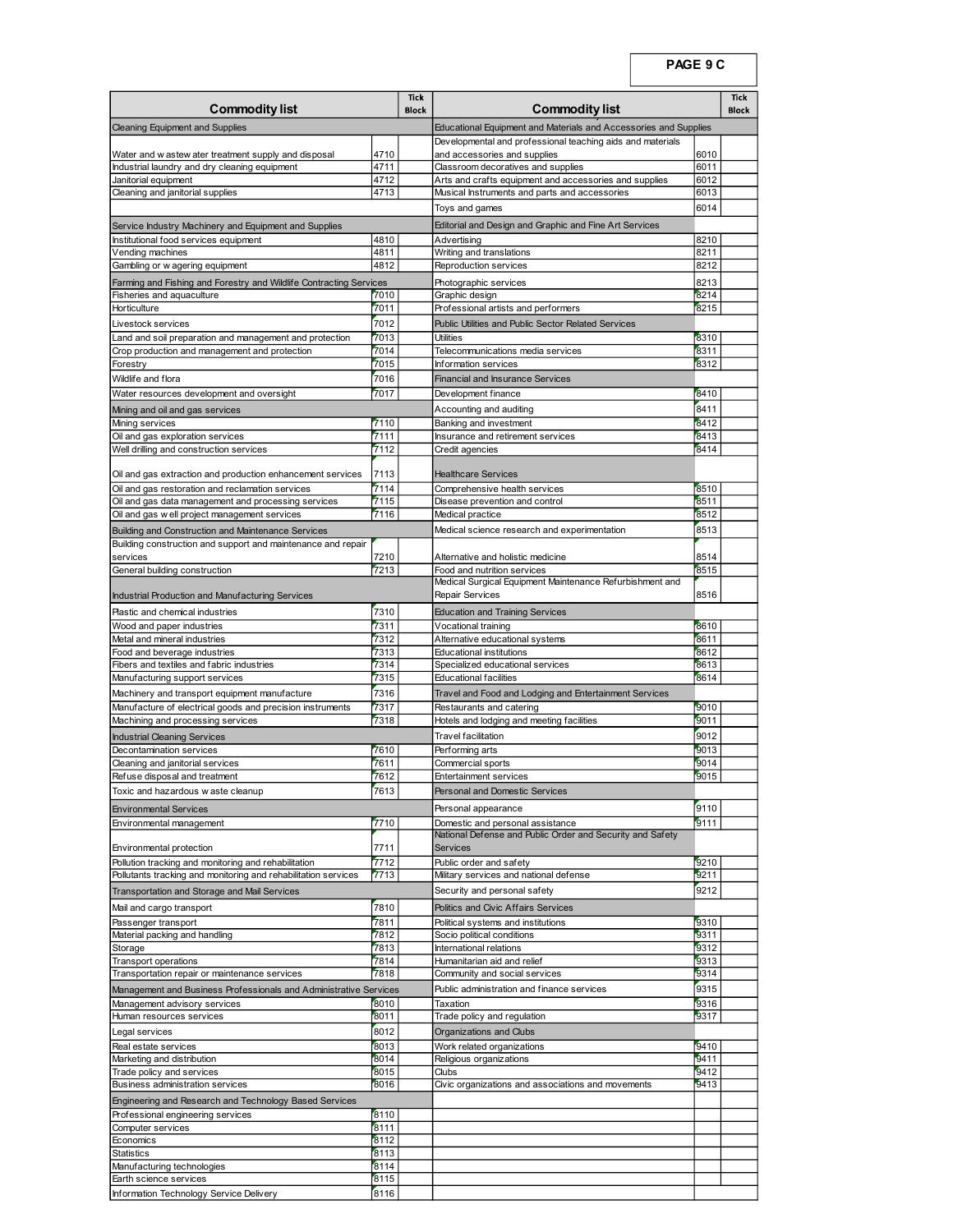|                  | <b>CIDB Construction Commodity Group List</b>                 | <b>Tick</b><br><b>Block</b> |                  | <b>CIDB Construction Commodity Group List</b>                          | Page 9D<br><b>Tick</b><br><b>Block</b> |
|------------------|---------------------------------------------------------------|-----------------------------|------------------|------------------------------------------------------------------------|----------------------------------------|
|                  | Civil Engineering (CE)                                        |                             |                  | SG - Glazing, curtain walls and shop fitters                           |                                        |
| 991001           | CE-Grade 1                                                    |                             | 991091           | SG - Grade 1                                                           |                                        |
| 991002           | CE-Grade 2                                                    |                             | 991092           | SG - Grade 2                                                           |                                        |
| 991003           | CE-Grade 3                                                    |                             | 991093           | SG - Grade 3                                                           |                                        |
| 991004           | CE-Grade 4                                                    |                             | 991094           | SG - Grade 4                                                           |                                        |
| 991005           | CE-Grade 5                                                    |                             | 991095           | SG - Grade 5                                                           |                                        |
| 991006           | CE-Grade 6                                                    |                             | 991096           | SG - Grade 6                                                           |                                        |
| 991007           | CE-Grade 7                                                    |                             | 991097           | SG - Grade 7                                                           |                                        |
| 991008           | CE-Grade 8                                                    |                             | 991098           | SG - Grade 8                                                           |                                        |
| 991009           | CE-Grade 9<br><b>Electrical Engineering Works - Buildings</b> |                             | 991099           | SG - Grade 9                                                           |                                        |
|                  | (EB)                                                          |                             |                  | SH - Landscaping, irrigation and horticulture works                    |                                        |
| 991010           | EB-Grade 1                                                    |                             | 992001           | SH-Grade 1                                                             |                                        |
| 991011           | $EB - Grade 2$                                                |                             | 992002           | SH-Grade 2                                                             |                                        |
| 991012           | $EB - Grade 3$                                                |                             | 992003           | SH-Grade 3                                                             |                                        |
| 991013           | EB-Grade 4                                                    |                             | 992004           | SH-Grade 4                                                             |                                        |
| 991014           | EB-Grade 5                                                    |                             | 992005           | SH-Grade 5                                                             |                                        |
| 991015           | $EB - Grade 6$                                                |                             | 992006           | SH-Grade 6                                                             |                                        |
| 991016<br>991017 | $EB - Grade 7$<br>$EB - Grade 8$                              |                             | 992007<br>992008 | SH-Grade 7                                                             |                                        |
| 991018           | $EB - Grade 9$                                                |                             | 992009           | SH - Grade 8<br>SH-Grade 9                                             |                                        |
|                  | <b>Electrical Engineering Works -</b>                         |                             |                  | SI - Lifts, Escalators and travellators                                |                                        |
| 991019           | Infrastructure (EP)<br>EP-Grade 1                             |                             | 992010           | SI-Grade 1                                                             |                                        |
| 991020           | $EP - Grade 2$                                                |                             | 992011           | $SI - Grade 2$                                                         |                                        |
| 991021           | $EP - Grade 3$                                                |                             | 992012           | $\overline{SI}$ – Grade 3                                              |                                        |
| 991022           | EP-Grade 4                                                    |                             | 992013           | SI-Grade 4                                                             |                                        |
| 991023           | $EP - Grade 5$                                                |                             | 992014           | $SI - Grade 5$                                                         |                                        |
| 991024           | EP-Grade 6                                                    |                             | 992015           | $SI - Grade 6$                                                         |                                        |
| 991025           | EP-Grade 7                                                    |                             | 992016           | SI-Grade 7                                                             |                                        |
| 991026           | $EP - Grade 8$                                                |                             | 992017           | $SI - Grade 8$                                                         |                                        |
| 991027           | $EP - Grade 9$                                                |                             | 992018           | $SI - Grade 9$                                                         |                                        |
|                  | <b>General Building Works (GB)</b>                            |                             |                  | SJ - Piling and specialized foundations for building<br>and structures |                                        |
| 991028           | GB-Grade 1                                                    |                             | 992019           | SJ - Grade 1                                                           |                                        |
| 991029           | GB-Grade 2                                                    |                             | 992020           | SJ-Grade 2                                                             |                                        |
| 991030           | GB-Grade 3                                                    |                             | 992021           | $\overline{S}$ J – Grade 3                                             |                                        |
| 991031           | GB-Grade 4                                                    |                             | 992022           | SJ-Grade 4                                                             |                                        |
| 991032           | GB-Grade 5                                                    |                             | 992023           | $SI - Grade 5$                                                         |                                        |
| 991033           | GB-Grade 6                                                    |                             | 992024           | SJ-Grade 6                                                             |                                        |
| 991034           | GB-Grade 7                                                    |                             | 992025           | SJ-Grade 7                                                             |                                        |
| 991035           | GB-Grade 8                                                    |                             | 992026           | SJ - Grade 8                                                           |                                        |
| 991036           | GB-Grade 9                                                    |                             | 992027           | SJ - Grade 9<br>SK - Road markings and signage                         |                                        |
| 991037           | <b>Mechanical Engineering Works (ME)</b><br>ME-Grade 1        |                             | 992028           | SK-Grade 1                                                             |                                        |
| 991038           | ME-Grade 2                                                    |                             | 992029           | $K -$ Grade 2                                                          |                                        |
| 991039           | ME-Grade 3                                                    |                             | 992030           | SK-Grade 3                                                             |                                        |
| 991040           | ME-Grade 4                                                    |                             | 992031           | SK-Grade 4                                                             |                                        |
| 991041           | ME-Grade 5                                                    |                             | 992032           | $\overline{SK}$ – Grade 5                                              |                                        |
| 991042           | ME-Grade 6                                                    |                             | 992033           | SK-Grade 6                                                             |                                        |
| 991043           | ME-Grade 7                                                    |                             | 992034           | SK-Grade 7                                                             |                                        |
| 991044           | ME-Grade 8                                                    |                             | 992035           | SK-Grade 8                                                             |                                        |
| 991045           | ME-Grade 9                                                    |                             | 992036           | SK-Grade 9                                                             |                                        |
|                  | SB - Asphalt works                                            |                             |                  | SL - Structural steelwork fabrication and erection                     |                                        |
| 991046           | SB-Grade 1                                                    |                             | 992037           | SL-Grade 1                                                             |                                        |
| 991047           | SB-Grade 2                                                    |                             | 992038           | SL-Grade 2                                                             |                                        |
| 991048           | SB-Grade 3                                                    |                             | 992039           | SL-Grade 3                                                             |                                        |
| 991049           | SB - Grade 4                                                  |                             | 992040           | SL-Grade 4                                                             |                                        |
| 991050           | $SB - Grade 5$                                                |                             | 992041           | SL-Grade 5                                                             |                                        |
| 991051           | SB-Grade 6                                                    |                             | 992042           | SL-Grade 6                                                             |                                        |
| 991052           | SB - Grade 7                                                  |                             | 992043           | SL - Grade 7                                                           |                                        |
| 991053           | SB - Grade 8                                                  |                             | 992044           | SL-Grade 8                                                             |                                        |
| 991054           | SB-Grade 9                                                    |                             | 992045           | SL-Grade 9                                                             |                                        |